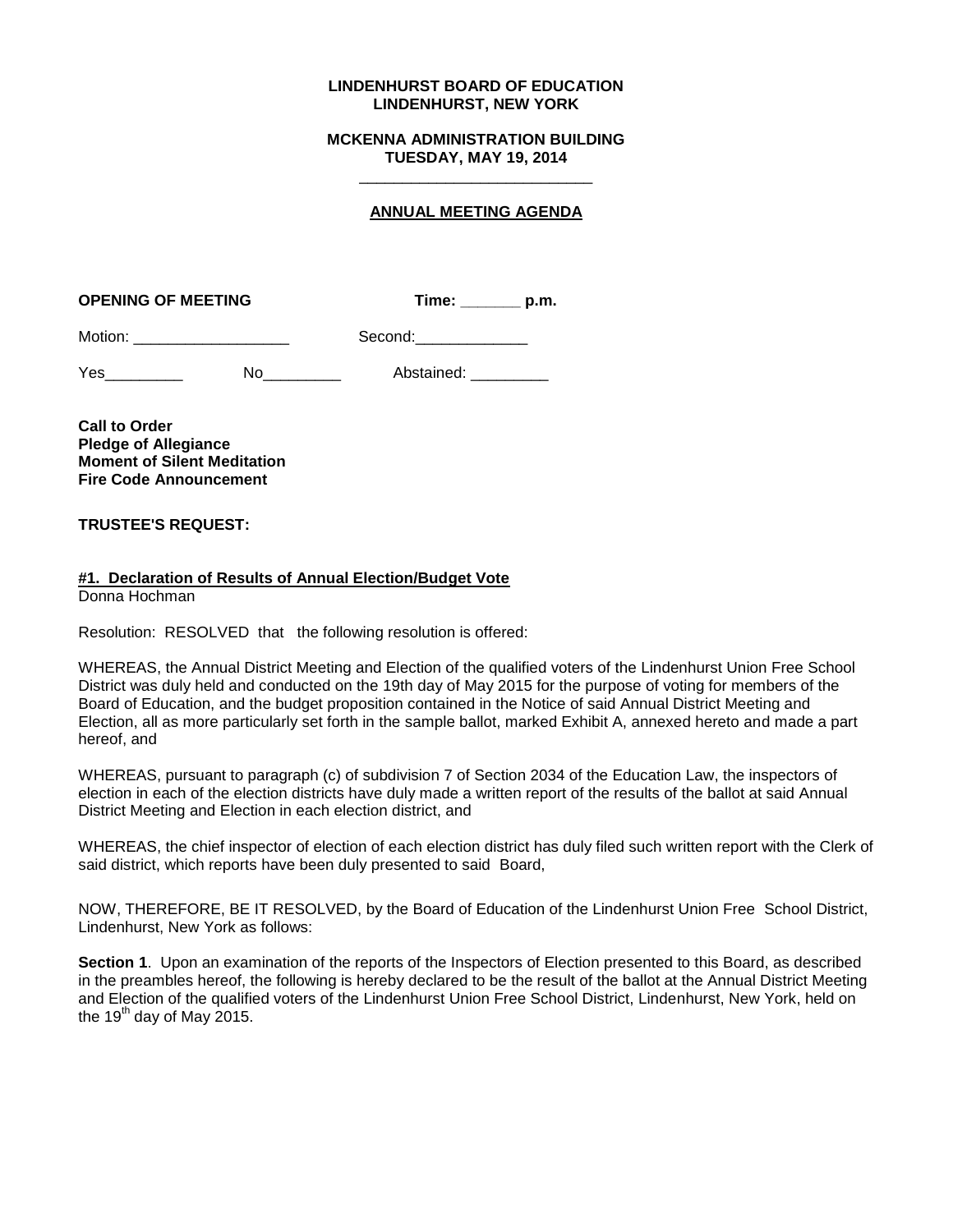| Office of Member of Board of<br>Education, 3 year term,<br>July 1, 2015 to June 30, 2018,<br>last incumbent, Patricia Ames:          |                                                 |              |
|--------------------------------------------------------------------------------------------------------------------------------------|-------------------------------------------------|--------------|
| <b>Candidates</b>                                                                                                                    |                                                 | <b>Votes</b> |
| <b>Todd Lemieux</b>                                                                                                                  |                                                 |              |
| Kevin Garbe                                                                                                                          |                                                 |              |
| Office of Member of Board of<br>Education, 3 year term,<br>July 1, 2015 to June 30, 2018,<br>last incumbent, Mary Ellen Cunningham.: |                                                 |              |
| <b>Candidates</b>                                                                                                                    |                                                 | Votes        |
| Victoria Vine                                                                                                                        |                                                 |              |
| Mary Ellen Cunningham                                                                                                                |                                                 |              |
| Office of Member of Board of<br>Education, 3 year term,<br>July 1, 2015 to June 30, 2018,<br>last incumbent, Donna Hochman:          |                                                 |              |
| <b>Candidate</b>                                                                                                                     |                                                 | Votes        |
| Donna Hochman                                                                                                                        |                                                 |              |
| Votes in Favor of<br>Proposition<br>(Budget)                                                                                         | <b>Votes Against</b><br>Proposition<br>(Budget) |              |

Proposition #1 \_\_\_\_\_\_\_\_\_\_\_\_\_\_

**Section 2.** In accordance with the foregoing tabulation of the vote at the said Annual District Meeting and Election, it is hereby determined and declared that  $\_\_$ 

and \_\_\_\_\_\_\_\_\_\_\_\_\_\_\_\_\_\_\_\_\_\_\_\_\_\_\_\_\_\_\_\_ were duly elected as members of the Board of Education to serve from July 1, 2015 to June 30, 2018; and that Proposition #1 submitted thereat was \_\_\_\_\_\_\_\_\_\_\_\_\_\_ by a majority of the qualified voters of the Lindenhurst Union Free School District present and voting at said Annual District Meeting and Election.